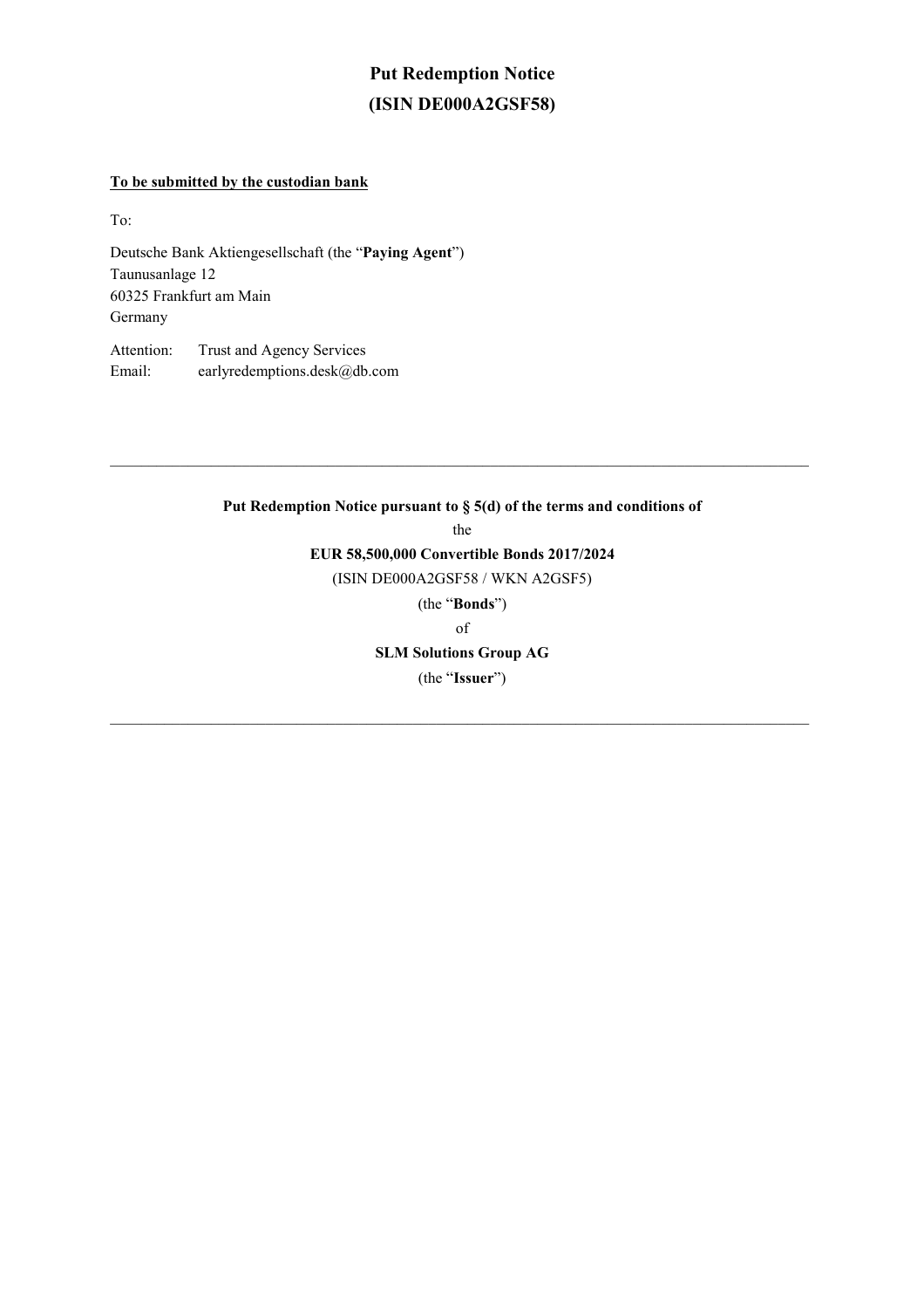# **Put Redemption Notice (ISIN DE000A2GSF58)**

#### **Note regarding the submission of this Put Redemption Notice:**

Pursuant to § 5(d) of the terms and conditions of the Bonds (the "**Terms and Conditions**"), as amended by resolution of the bondholders, each bondholder has the option to request early redemption of all or some of the Bonds held by it at their principal amount plus accrued interest on 11 October 2022 (the "**Optional Redemption Date**") by submitting a respective notice **by 8 April 2022, 4:00 p.m. (CEST)**.

This form may be used for the submission of the Put Redemption Notice. The completed form must be submitted to the Paying Agent by the bondholder's custodian bank via email by the date specified above.

Once submitted, a Put Redemption Notice is irrevocable.

#### **Note regarding the instruction to the custodian bank for rebooking of the Bonds:**

The delivery of the Bonds provided for in § 5(d) of the Terms and Conditions as a precondition for the early redemption shall technically take place via the clearing system on the Optional Redemption Date after rebooking of the relevant Bonds to a separate class with the ISIN DE000A3MQRW1. Bondholders exercising the option are therefore requested (in addition to the timely submission of this Put Redemption Notice by their custodian bank to the Paying Agent) to contact their respective custodian bank by 8 April 2022 and instruct it to arrange for the rebooking of the relevant Bonds. Only the Bonds rebooked via the custodian banks will be taken into account for the redemption.

The custodian banks can find more detailed information on the rebooking of the Bonds in the related technical guideline.

For the avoidance of doubt: A delivery of Bonds to a securities account of the Issuer or the Paying Agent is not to be arranged by Bondholders or their respective custodian banks.